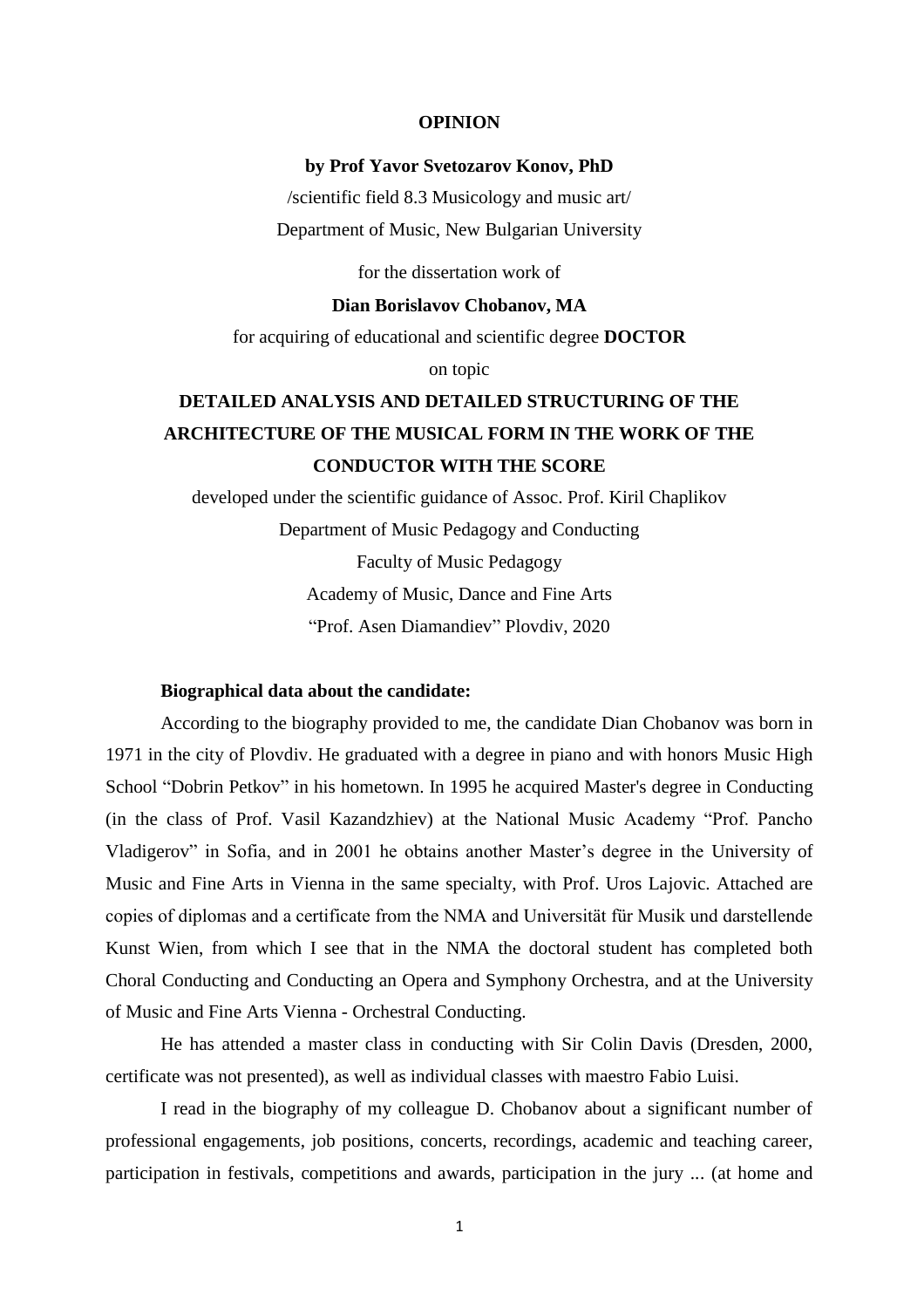abroad), but I have not been provided with any documentation certifying them. In my personal internet research on the subject, Google could hardly help me, except for the opera in Stara Zagora and the Sofia Philharmonic. I have heard among colleagues that Dian Chobanov is a conductor at the Plovdiv Opera, and now I learn that he is also its Music Director since 2013 [\(https://operaplovdiv.bg/team/management\)](https://operaplovdiv.bg/team/management).

The **doctoral dissertation of Dian Chobanov, MA**, presented to me for an opinion, includes 75 pages (as a pdf file), based on number of characters it is 1.5 larger than the BDS standard (i.e. it is about 120 pages according to BDS). They contain a large number of graphic images, photos, diagrams, music examples, tables. I was given an inventory of his concerts related to it, as well as posters and programs for them. I was also introduced to the 3 doctoral student-related publications.

Its title "**Detailed analysis and detailed structuring of the architecture of the musical form in the work of the conductor with the score**" is intriguing with its latent comprehensiveness. I am interested in the topic because I have also made a series of "Constructions and Forms in Music". I am convinced that the ability to navigate in the form of one musical composition or another is educating and enriching experience, although in itself it does NOT lead to a fascinating and interesting interpretation, because it is rather the fruit of artistry, emotionality, talent ("that comes from within") Moreover, I have no interest in philosophy. For musical time and space, respectively psychology, we have had discussions with Prof Pencho Stoyanov, Prof Dimitar Hristov, Prof Tommy Kirklisiyski and others, musicians with other experts. This: as far as I am concerned as the author of this opinion.

I read the **dissertation** of my colleague **Dian Chobanov** carefully and completely. Its text is structured in **Introduction, 3 chapters** (1. Music and spatiality, 2. Methodology of musical microanalysis - with the respective subchapters Binary code and Binary musical analysis, each with its own subchapters, 3. Musical transition, Proportion, Specifics of Viennese Classicism, with its 4 subchapters 4.1 Transition, proportions 4.2 Unwritten tempo and proportional specifics of Viennese Classicism and their researchers, 4.3 Basic traditional tempo and metrical proportions inherited from the Renaissance, and 4.4 Tempo and proportional conducting analysis, methodology, examples), **Conclusion and contributions, and Bibliography** (22 descriptions in Latin, of reference sources, of which 19 in German and 3 in English, many of which are available on the Internet, with relevant links; the inventory needs some information additions ; I liked that a work on music by J. Brahms by his conducting professor, Uroš Lajovic, was also mentioned). It is **unacceptable** for me that the